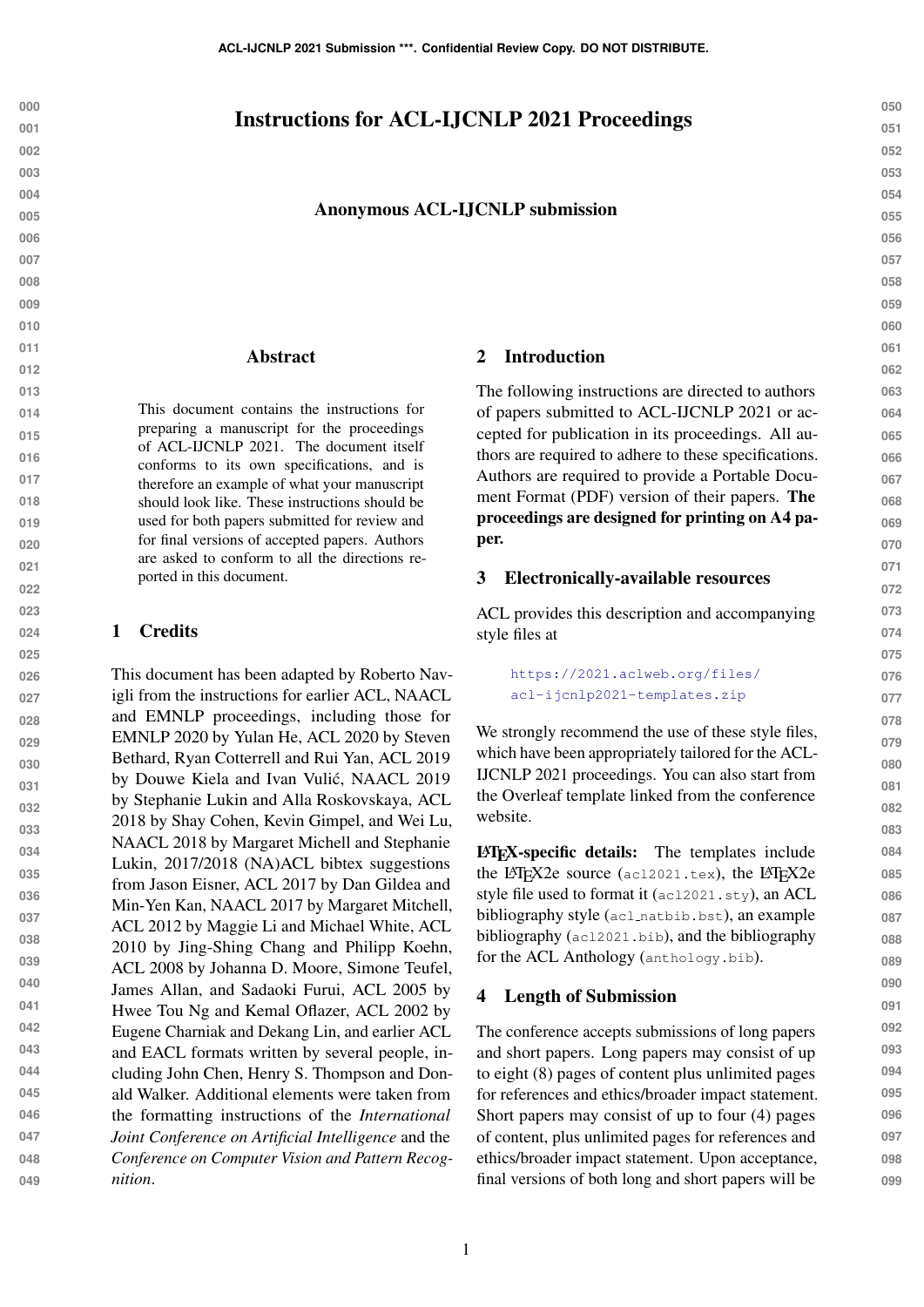**100 101** given one additional content page to address the reviewers' comments.

**102 103 104 105 106 107 108** For both long and short papers, all illustrations and tables that are part of the main text must be accommodated within these page limits, observing the formatting instructions given in the present document. Papers that do not conform to the specified length and formatting requirements are subject to be rejected without review.

**109 110 111 112 113 114 115 116 117 118 119 120 121 122 123** The conference encourages the submission of additional material that is relevant to the reviewers but not an integral part of the paper. There are two such types of material: appendices, which can be read, and non-readable supplementary materials, often data or code. Additional material must be submitted as separate files, and must adhere to the same anonymity guidelines as the main paper. Appendices should be no longer than 4 pages. The paper must be self-contained: it is optional for reviewers to look at the supplementary material. The paper should not refer, for further detail, to documents, code or data resources that are not available to the reviewers. Refer to Section [8](#page-5-0) for further information.

Workshop chairs may have different rules for allowed length and whether supplemental material is welcome. As always, the respective call for papers is the authoritative source.

## 5 Anonymity

. . .

As reviewing will be double-blind, papers submitted for review should not include any author information (such as names or affiliations). Furthermore, self-references that reveal the author's identity, *e.g.*,

We previously showed [\(Gusfield,](#page-6-0) [1997\)](#page-6-0)

should be avoided. Instead, use citations such as

[Gusfield](#page-6-0) [\(1997\)](#page-6-0) previously showed...

Please do not use anonymous citations and do not include acknowledgements. Papers that do not conform to these requirements may be rejected without review.

Any preliminary non-archival versions of submitted papers should be listed in the submission form but not in the review version of the paper. Reviewers are generally aware that authors may present preliminary versions of their work in other venues, but will not be provided the list of previous presentations from the submission form.

Please do not include github links that reveal the authors' identities in your submission. If you feel it is important to include your source code, you can zip the code and submit it to softconf.

Once a paper has been accepted to the conference, the camera-ready version of the paper should include the author's names and affiliations, and is allowed to use self-references and provide the related github link.

LATEX-specific details: For an anonymized submission, ensure that \aclfinalcopy at the top of this document is commented out, and that you have filled in the paper ID number (assigned during the submission process on softconf) where \*\*\* appears in the \def\aclpaperid{\*\*\*} definition at the top of this document. For a camera-ready submission, ensure that  $\alpha$ lfinalcopy at the top of this document is not commented out.

## 6 Multiple Submission Policy

ACL-IJCNLP 2021 will not consider any paper that is under review in a journal or another conference at the time of submission, and submitted papers must not be submitted elsewhere during the ACL-IJCNLP 2021 review period. This policy covers all refereed and archival conferences and workshops (e.g., NAACL). The only exception is that a paper can be dual-submitted to both ACL-IJCNLP 2021 and an ACL-IJCNLP workshop.

In addition, we will not consider any paper that overlaps significantly in content or results with papers that will be (or have been) published elsewhere. Authors submitting more than one paper to ACL-IJCNLP 2021 must ensure that their submissions do not overlap significantly  $(> 25%)$  with each other in content or results.

#### 7 Formatting Instructions

Manuscripts must be in two-column format. Exceptions to the two-column format include the title, authors' names and complete addresses, which must be centered at the top of the first page, and any full-width figures or tables (see the guidelines in Section [7.5\)](#page-3-0). Type single-spaced. Start all pages directly under the top margin. The manuscript should be printed single-sided and its length should not exceed the maximum page limit described in Section [4.](#page-0-0) Pages should be numbered in the version submitted for review, but pages should not be numbered in the camera-ready version.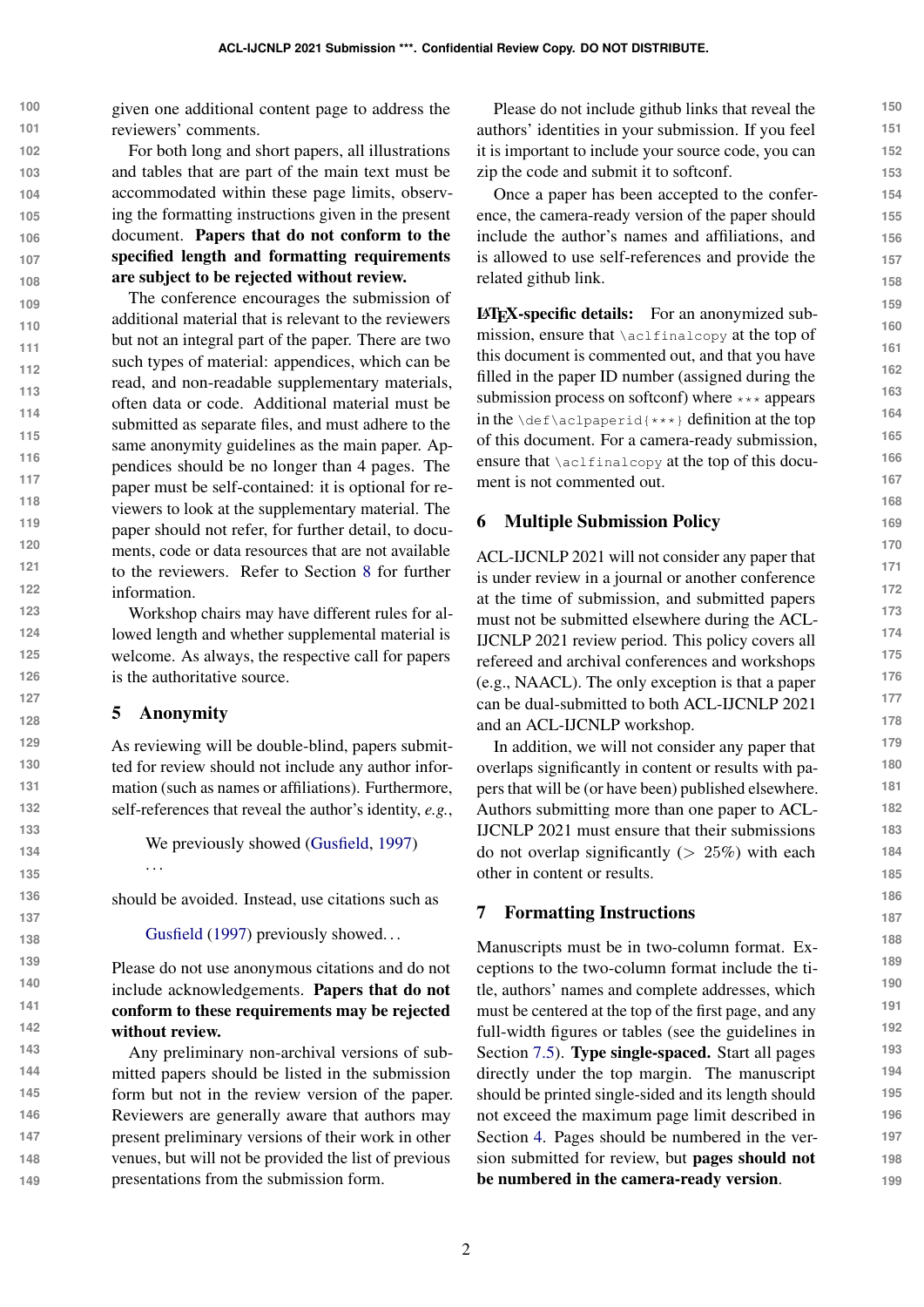**200 201** LATEX-specific details: The style files will generate page numbers when \aclfinalcopy is com-

### **202 203 204**

7.1 File Format

For the production of the electronic manuscript you must use Adobe's Portable Document Format (PDF). Please make sure that your PDF file includes all the necessary fonts (especially tree diagrams, symbols, and fonts with Asian characters). When you print or create the PDF file, there is usually an option in your printer setup to include none, all or just non-standard fonts. Please make sure that you select the option of including ALL the fonts. Before sending it, test your PDF by printing it from a computer different from the one where it was created. Moreover, some word processors may generate very large PDF files, where each page is rendered as an image. Such images may reproduce poorly. In this case, try alternative ways to obtain the PDF. One way on some systems is to install a driver for a postscript printer, send your document to the printer specifying "Output to a file", then convert the file to PDF.

mented out, and remove them otherwise.

It is of utmost importance to specify the A4 format (21 cm x 29.7 cm) when formatting the paper. Print-outs of the PDF file on A4 paper should be identical to the hardcopy version. If you cannot meet the above requirements about the production of your electronic submission, please contact the publication chairs as soon as possible.

LATEX-specific details: PDF files are usually produced from LATEX using the pdflatex command. If your version of LATEX produces Postscript files, ps2pdf or dvipdf can convert these to PDF. To ensure A4 format in LAT<sub>E</sub>X, use the command  $\text{Special}$ {papersize=210mm, 297mm} in the LAT<sub>EX</sub> preamble (below the \usepackage commands) and use dvipdf and/or pdflatex; or specify -t a4 when working with dvips.

# 7.2 Layout

Format manuscripts two columns to a page, in the manner these instructions are formatted. The exact dimensions for a page on A4 paper are:

- Left and right margins: 2.5 cm
- Top margin: 2.5 cm
- Bottom margin: 2.5 cm
- Column width: 7.7 cm

<span id="page-2-0"></span>

|                                                                                                           | <b>Type of Text</b>                                                   | <b>Font Size</b>      | <b>Style</b> | 250 |  |
|-----------------------------------------------------------------------------------------------------------|-----------------------------------------------------------------------|-----------------------|--------------|-----|--|
|                                                                                                           | paper title                                                           | $15$ pt               | bold         | 251 |  |
|                                                                                                           | author names                                                          | $12$ pt               | bold         | 252 |  |
|                                                                                                           | author affiliation                                                    | $12$ pt               |              | 253 |  |
|                                                                                                           | the word "Abstract"                                                   | 12 pt                 | bold         | 254 |  |
|                                                                                                           | section titles                                                        | $12$ pt               | bold         | 255 |  |
|                                                                                                           | subsection titles                                                     | $11$ pt               | bold         | 256 |  |
|                                                                                                           | document text                                                         | $11$ pt               |              | 257 |  |
|                                                                                                           | captions                                                              | 10 <sub>pt</sub>      |              | 258 |  |
|                                                                                                           | abstract text                                                         | 10 pt                 |              | 259 |  |
|                                                                                                           | bibliography                                                          | 10 <sub>pt</sub>      |              | 260 |  |
|                                                                                                           | footnotes                                                             | 9 pt                  |              | 261 |  |
|                                                                                                           | Table 1: Font guide.                                                  |                       |              | 262 |  |
|                                                                                                           |                                                                       |                       |              | 263 |  |
|                                                                                                           |                                                                       |                       |              | 264 |  |
|                                                                                                           | • Column height: 24.7 cm                                              |                       |              | 265 |  |
|                                                                                                           | • Gap between columns: 0.6 cm                                         |                       |              | 266 |  |
|                                                                                                           |                                                                       |                       |              | 267 |  |
|                                                                                                           | Papers should not be submitted on any other paper                     |                       |              | 268 |  |
|                                                                                                           | size. If you cannot meet the above requirements                       |                       |              | 269 |  |
|                                                                                                           | about the production of your electronic submission,                   |                       |              | 270 |  |
| please contact the publication chairs above as soon                                                       |                                                                       |                       |              |     |  |
|                                                                                                           | as possible.                                                          |                       |              | 272 |  |
| 7.3                                                                                                       | <b>Fonts</b>                                                          |                       |              | 273 |  |
|                                                                                                           |                                                                       |                       |              | 274 |  |
|                                                                                                           | For reasons of uniformity, Adobe's Times Roman                        |                       |              | 275 |  |
| font should be used. If Times Roman is unavail-<br>able, you may use Times New Roman or Com-              |                                                                       |                       |              |     |  |
|                                                                                                           | puter Modern Roman.                                                   |                       |              | 277 |  |
|                                                                                                           | Table 1 specifies what font sizes and styles must                     |                       |              | 278 |  |
|                                                                                                           | be used for each type of text in the manuscript.                      |                       |              | 279 |  |
|                                                                                                           |                                                                       |                       |              | 280 |  |
|                                                                                                           | <b>IATFX-specific details:</b>                                        | To use Times Roman in |              | 281 |  |
|                                                                                                           | L <sup>4</sup> T <sub>E</sub> X2e, put the following in the preamble: |                       |              | 282 |  |
|                                                                                                           | \usepackage{times}                                                    |                       |              | 283 |  |
|                                                                                                           | \usepackage{latexsym}                                                 |                       |              | 284 |  |
| 7.4                                                                                                       | <b>Ruler</b>                                                          |                       |              | 285 |  |
|                                                                                                           |                                                                       |                       |              | 286 |  |
| A printed ruler (line numbers in the left and right                                                       |                                                                       |                       |              |     |  |
| margins of the article) should be presented in the<br>version submitted for review, so that reviewers may |                                                                       |                       |              |     |  |
|                                                                                                           |                                                                       |                       |              | 289 |  |
| comment on particular lines in the paper without                                                          |                                                                       |                       |              |     |  |
| circumlocution. The presence or absence of the<br>ruler should not change the appearance of any other     |                                                                       |                       |              |     |  |
|                                                                                                           | content on the page. The camera ready copy should                     |                       |              | 292 |  |
|                                                                                                           |                                                                       |                       |              | 293 |  |

Reviewers: note that the ruler measurements may not align well with lines in the paper – this turns out to be very difficult to do well when the paper contains many figures and equations, and, when done, looks ugly. In most cases one would expect

not contain a ruler.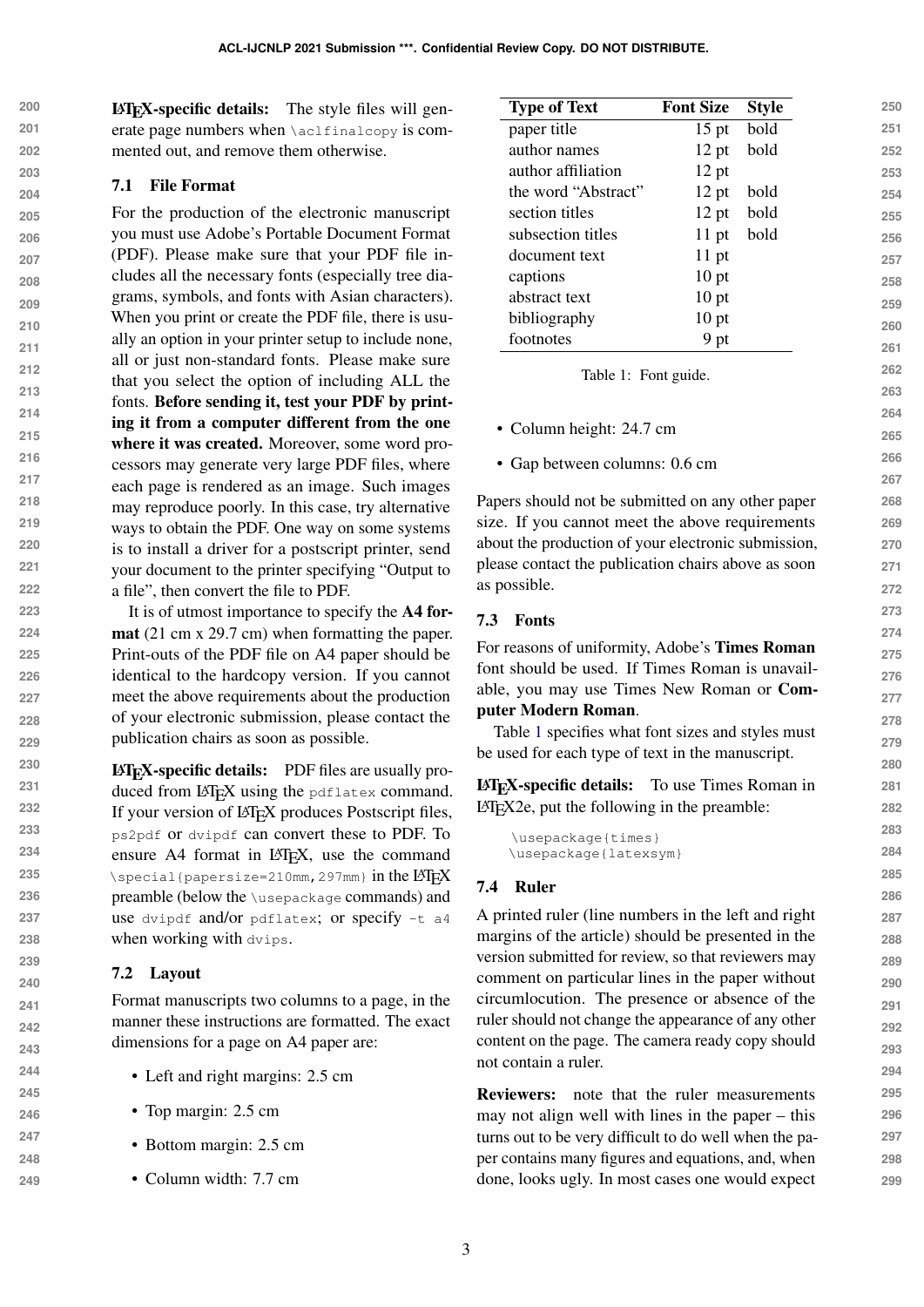**300 301 302** that the approximate location will be adequate, although you can also use fractional references (*e.g.*, this line ends at mark 295.5).

> LATEX-specific details: The style files will generate the ruler when \aclfinalcopy is commented out, and remove it otherwise.

### <span id="page-3-0"></span>7.5 Title and Authors

Center the title, author's name(s) and affiliation(s) across both columns. Do not use footnotes for affiliations. Place the title centered at the top of the first page, in a 15-point bold font. Long titles should be typed on two lines without a blank line intervening. Put the title 2.5 cm from the top of the page, followed by a blank line, then the author's names(s), and the affiliation on the following line. Do not use only initials for given names (middle initials are allowed). Do not format surnames in all capitals (*e.g.*, use "Mitchell" not "MITCHELL"). Do not format title and section headings in all capitals except for proper names (such as "BLEU") that are conventionally in all capitals. The affiliation should contain the author's complete address, and if possible, an electronic mail address.

The title, author names and addresses should be completely identical to those entered to the electronical paper submission website in order to maintain the consistency of author information among all publications of the conference. If they are different, the publication chairs may resolve the difference without consulting with you; so it is in your own interest to double-check that the information is consistent.

Start the body of the first page 7.5 cm from the top of the page. Even in the anonymous version of the paper, you should maintain space for names and addresses so that they will fit in the final (accepted) version.

## 7.6 Abstract

**339 340 341 342 343 344 345 346 347 348 349** Use two-column format when you begin the abstract. Type the abstract at the beginning of the first column. The width of the abstract text should be smaller than the width of the columns for the text in the body of the paper by 0.6 cm on each side. Center the word Abstract in a 12 point bold font above the body of the abstract. The abstract should be a concise summary of the general thesis and conclusions of the paper. It should be no longer than 200 words. The abstract text should be in 10 point font.

<span id="page-3-3"></span>

|                          |           | Command Output Command Output |   |
|--------------------------|-----------|-------------------------------|---|
| $\{\ \mathbf{u} \}$      | ä         | $\{\setminus c\ c\}$          |   |
| $\{\setminus\hat{e}\}$   | ê         | $\{\ u q\}$                   | ğ |
| $\{\ \'i\}$              | $\lambda$ | $\{\ \{1\}\$                  |   |
| $\{\ \setminus \ \bot\}$ | Ť         | $\{\n\^n n\}$                 | ñ |
| $\{0\}$                  | Ø         | $\{\ H \circ\}$               | ő |
| $\{\setminus\}$ u        | ú         | $\{v r\}$                     | ř |
| $\{\lambda a\}$          | å         | $\{$ \ss }                    |   |

Table 2: Example commands for accented characters, to be used in, *e.g.*, BIBT<sub>F</sub>X names.

## 7.7 Text

Begin typing the main body of the text immediately after the abstract, observing the two-column format as shown in the present document.

Indent 0.4 cm when starting a new paragraph.

#### 7.8 Sections

Format section and subsection headings in the style shown on the present document. Use numbered sections (Arabic numerals) to facilitate cross references. Number subsections with the section number and the subsection number separated by a dot, in Arabic numerals.

#### 7.9 Footnotes

Put footnotes at the bottom of the page and use 9 point font. They may be numbered or referred to by asterisks or other symbols.<sup>[1](#page-3-1)</sup> Footnotes should be separated from the text by a line.<sup>[2](#page-3-2)</sup>

## 7.10 Graphics

Place figures, tables, and photographs in the paper near where they are first discussed, rather than at the end, if possible. Wide illustrations may run across both columns. Color is allowed, but adhere to Section [9'](#page-5-1)s guidelines on accessibility.

Captions: Provide a caption for every illustration; number each one sequentially in the form: "Figure 1. Caption of the Figure." "Table 1. Caption of the Table." Type the captions of the figures and tables below the body, using 10 point text. Captions should be placed below illustrations. Captions that are one line are centered (see Table [1\)](#page-2-0). Captions longer than one line are left-aligned (see Table [2\)](#page-3-3).

<span id="page-3-1"></span><sup>&</sup>lt;sup>1</sup>This is how a footnote should appear.

<span id="page-3-2"></span><sup>&</sup>lt;sup>2</sup>Note the line separating the footnotes from the text.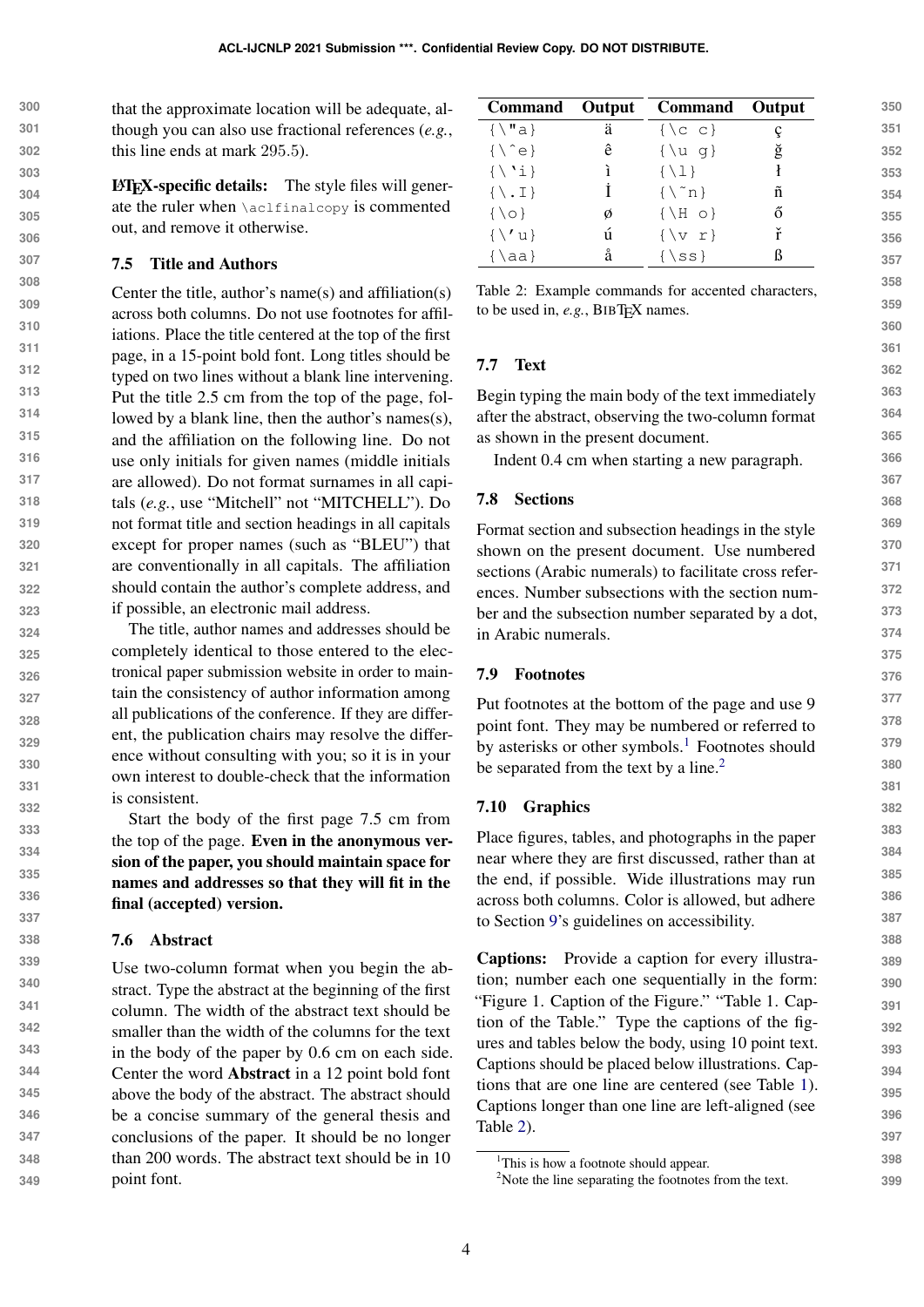**400 401 402 403** LATEX-specific details: The style files are compatible with the caption and subcaption packages; do not add optional arguments. Do not override the default caption sizes.

## 7.11 Hyperlinks

Within-document and external hyperlinks are indicated with Dark Blue text, Color Hex #000099.

## 7.12 Citations

Citations within the text appear in parentheses as [\(Gusfield,](#page-6-0) [1997\)](#page-6-0) or, if the author's name appears in the text itself, as [Gusfield](#page-6-0) [\(1997\)](#page-6-0). Append lowercase letters to the year in cases of ambiguities. Treat double authors as in [\(Aho and Ullman,](#page-6-1) [1972\)](#page-6-1), but write as in [\(Chandra et al.,](#page-6-2) [1981\)](#page-6-2) when more than two authors are involved. Collapse multiple citations as in [\(Gusfield,](#page-6-0) [1997;](#page-6-0) [Aho and Ullman,](#page-6-1) [1972\)](#page-6-1).

Refrain from using full citations as sentence constituents. Instead of

"[\(Gusfield,](#page-6-0) [1997\)](#page-6-0) showed that ..."

write

["Gusfield](#page-6-0) [\(1997\)](#page-6-0) showed that ..."

LATEX-specific details: Table [3](#page-5-2) shows the syntax supported by the style files. We encourage you to use the natbib styles. You can use the command \citet (cite in text) to get "author (year)" citations as in [Gusfield](#page-6-0) [\(1997\)](#page-6-0). You can use the command \citep (cite in parentheses) to get "(author, year)" citations as in [\(Gusfield,](#page-6-0) [1997\)](#page-6-0). You can use the command \citealp (alternative cite without parentheses) to get "author year" citations (which is useful for using citations within parentheses, as in [Gusfield,](#page-6-0) [1997\)](#page-6-0).

#### 7.13 References

**449**

Gather the full set of references together under the heading References; place the section before any Appendices. Arrange the references alphabetically by first author, rather than by order of occurrence in the text.

**448** Provide as complete a citation as possible, using a consistent format, such as the one for *Computational Linguistics* or the one in the *Publication Manual of the American Psychological Association* [\(American Psychological Association,](#page-6-3) [1983\)](#page-6-3). Use full names for authors, not just initials.

Submissions should accurately reference prior and related work, including code and data. If a piece of prior work appeared in multiple venues, the version that appeared in a refereed, archival venue should be referenced. If multiple versions of a piece of prior work exist, the one used by the authors should be referenced. Authors should not rely on automated citation indices to provide accurate references for prior and related work.

The following text cites various types of articles so that the references section of the present document will include them.

- Example article in journal: [\(Ando and Zhang,](#page-6-4) [2005\)](#page-6-4).
- Example article in proceedings, with location: (Börschinger and Johnson, [2011\)](#page-6-5).
- Example article in proceedings, without location: [\(Andrew and Gao,](#page-6-6) [2007\)](#page-6-6).
- Example arxiv paper: [\(Rasooli and Tetreault,](#page-6-7) [2015\)](#page-6-7).

 $\text{LATEX-specific details:}$  The LAT<sub>EX</sub> and BibT<sub>EX</sub> style files provided roughly follow the American Psychological Association format. If your own bib file is named acl2021.bib, then placing the following before any appendices in your LAT<sub>EX</sub> file will generate the references section for you:

```
\bibliographystyle{acl_natbib}
\bibliography{acl2021}
```
You can obtain the complete ACL Anthology as a BibTEX file from [https://aclweb.org/](https://aclweb.org/anthology/anthology.bib.gz) [anthology/anthology.bib.gz](https://aclweb.org/anthology/anthology.bib.gz). To include both the anthology and your own bib file, use the following instead of the above.

\bibliographystyle{acl\_natbib} \bibliography{anthology,acl2021}

## 7.14 Digital Object Identifiers

As part of our work to make ACL materials more widely used and cited outside of our discipline, ACL has registered as a CrossRef member, as a registrant of Digital Object Identifiers (DOIs), the standard for registering permanent URNs for referencing scholarly materials.

All camera-ready references are required to contain the appropriate DOIs (or, as a second resort, the hyperlinked ACL Anthology Identifier) to all cited works. Appropriate records should be found for most materials in the current ACL Anthology at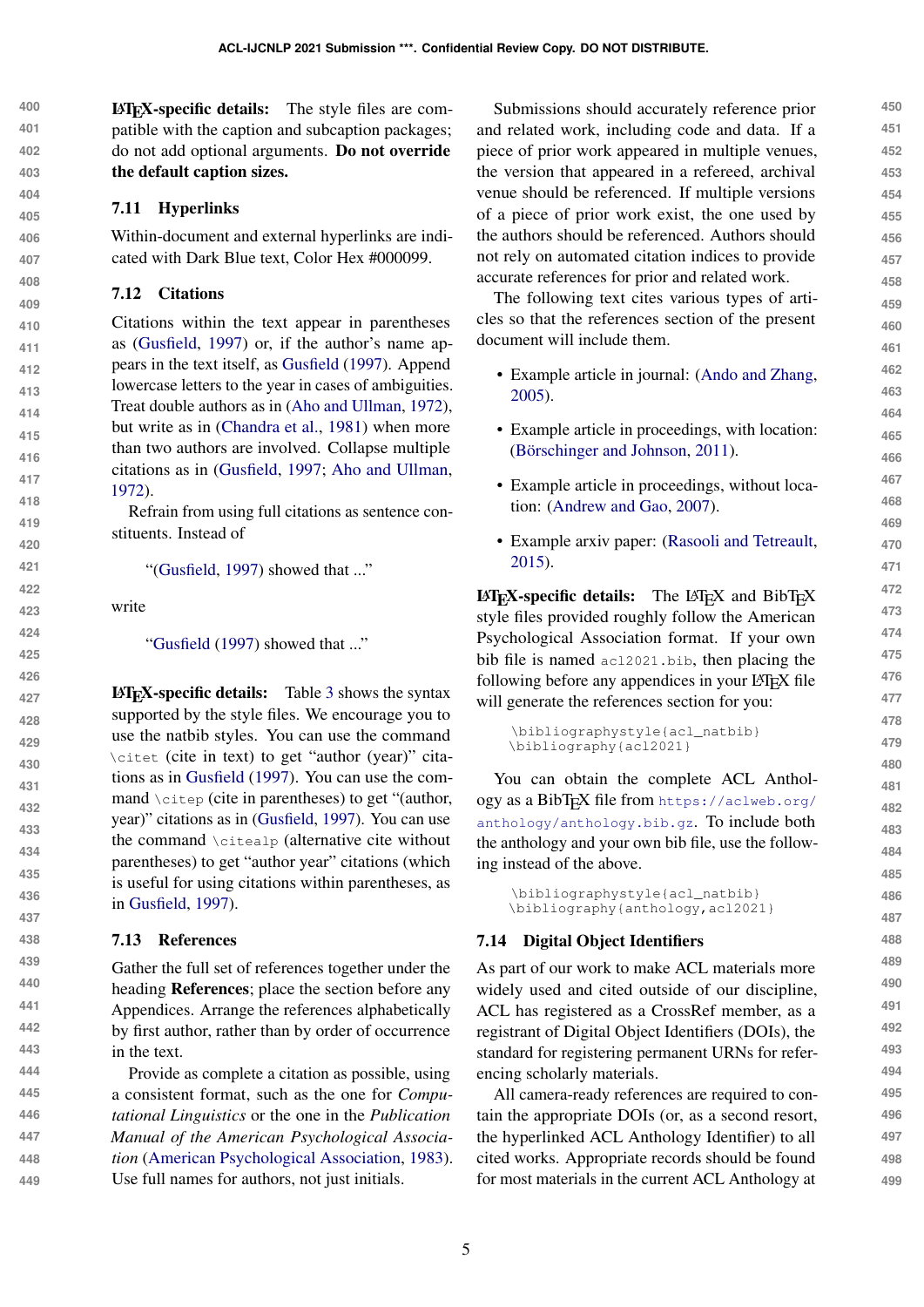<span id="page-5-2"></span>

| <b>Output</b>    |              | natbib command Old ACL-style command |
|------------------|--------------|--------------------------------------|
|                  |              |                                      |
| (Gusfield, 1997) | \citep       | \cite                                |
| Gusfield, 1997   | \citealp     | no equivalent                        |
| Gusfield (1997)  | \citet       | \newcite                             |
| (1997)           | \citeyearpar | shortcite                            |

Table 3: Citation commands supported by the style file. The style is based on the natbib package and supports all natbib citation commands. It also supports commands defined in previous ACL style files for compatibility.

<http://aclanthology.info/>. As examples, we cite [\(Goodman et al.,](#page-6-8) [2016\)](#page-6-8) to show you how papers with a DOI will appear in the bibliography. We cite [\(Harper,](#page-6-9) [2014\)](#page-6-9) to show how papers without a DOI but with an ACL Anthology Identifier will appear in the bibliography.

LATEX-specific details: Please ensure that you use BibTEX records that contain DOI or URLs for any of the ACL materials that you reference. If the BibT<sub>E</sub>X file contains DOI fields, the paper title in the references section will appear as a hyperlink to the DOI, using the hyperref LAT<sub>EX</sub> package.

## <span id="page-5-0"></span>8 Supplementary Materials

Supplementary material may report preprocessing decisions, model parameters, and other details necessary for the replication of the experiments reported in the paper. Seemingly small preprocessing decisions can sometimes make a large difference in performance, so it is crucial to record such decisions to precisely characterize state-of-the-art methods.

Nonetheless, supplementary material should be supplementary (rather than central) to the paper. Submissions that misuse the supplementary material may be rejected without review. Supplementary material may include explanations or details of proofs or derivations that do not fit into the paper, lists of features or feature templates, sample inputs and outputs for a system, hyperparameter values, pseudo-code or source code, and data.

The paper should not rely on the supplementary material: while the paper may refer to and cite the supplementary material and the supplementary material will be available to the reviewers, they will not be asked to review the supplementary material.

Supplementary material can be uploaded as up to three separate files: a single appendix file in PDF format, a single .tgz or .zip archive containing software, and/or a single .tgz or .zip archive containing data.

#### 8.1 Appendices

Appendices are material that can be read, and include lemmas, formulas, proofs, and tables that are not critical to the reading and understanding of the paper. In the submitted version, appendices should be uploaded as a separate file. Submissions which include appendices in the main paper will be rejected without review. In the camera ready version, instead, appendices should directly follow the text and the references. In all cases, appendices should use the same format as the main paper.

LATEX-specific details: In your camera ready version use \appendix before any appendix section to switch the section numbering over to letters.

#### 8.2 Software and Data

Submissions may include software and data used in the work and described in the paper. Any accompanying software and/or data should include licenses and documentation of research review as appropriate.

# <span id="page-5-1"></span>9 Accessibility

In an effort to accommodate people who are colorblind (as well as those printing to paper), grayscale readability is strongly encouraged. Color is not forbidden, but authors should ensure that tables and figures do not rely solely on color to convey critical distinctions. A simple criterion: All curves and points in your figures should be clearly distinguishable without color.

#### 10 Translation of non-English Terms

It is also advised to supplement non-English characters and terms with appropriate transliterations and/or translations since not all readers understand all such characters and terms. Inline transliteration or translation can be represented in the order of:

| original-form   | 597 |
|-----------------|-----|
| transliteration | 598 |
| "translation"   | 599 |